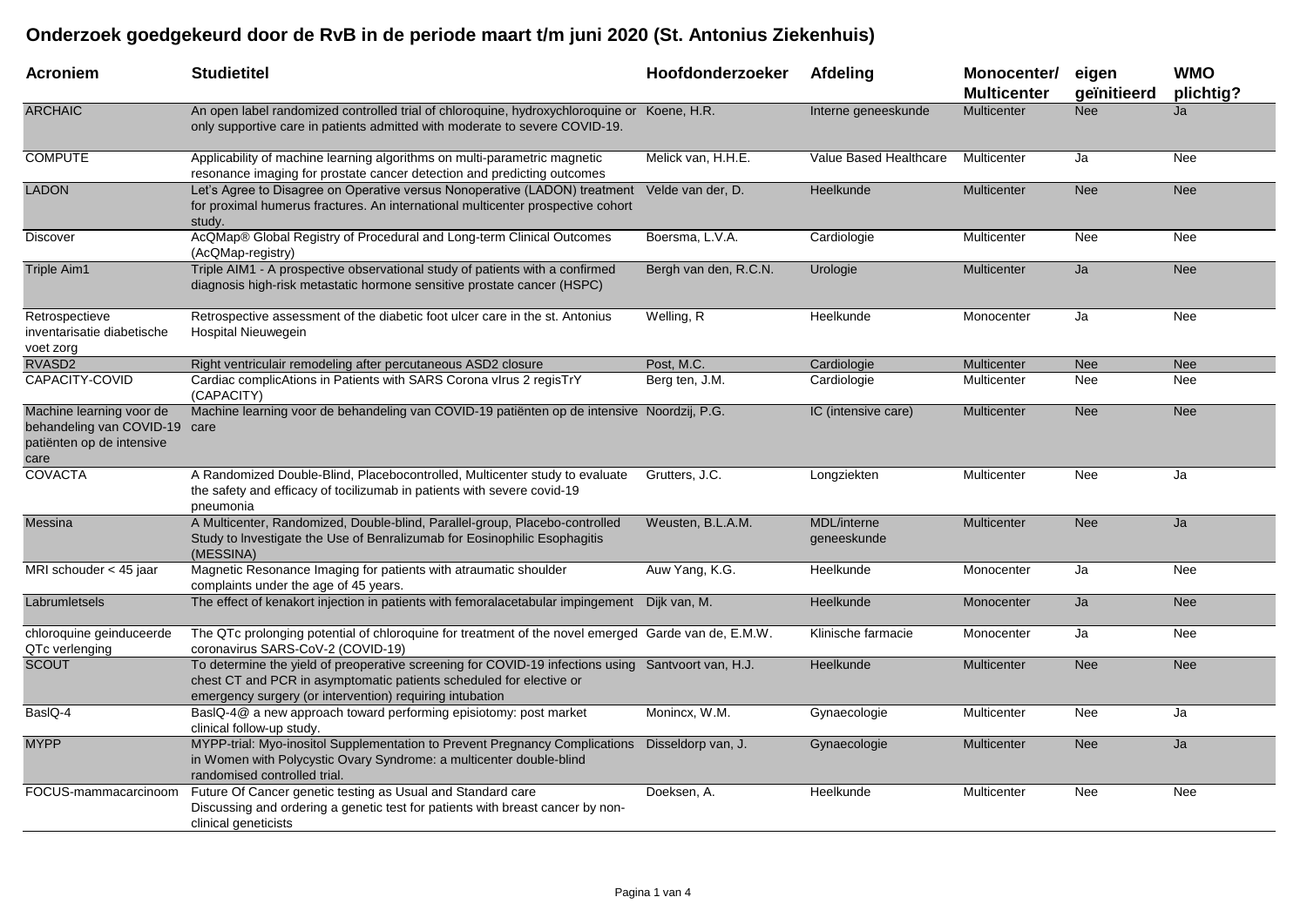| <b>Acroniem</b>                                                                                                           | <b>Studietitel</b>                                                                                                                                                                                                                                                                   | Hoofdonderzoeker      | <b>Afdeling</b>                         | Monocenter/<br><b>Multicenter</b> | eigen<br>geïnitieerd | <b>WMO</b><br>plichtig? |
|---------------------------------------------------------------------------------------------------------------------------|--------------------------------------------------------------------------------------------------------------------------------------------------------------------------------------------------------------------------------------------------------------------------------------|-----------------------|-----------------------------------------|-----------------------------------|----------------------|-------------------------|
| The use of ACE2 receptor<br>increasing medication at<br>hospital admission and<br>mortality rates in COVID-19<br>patients | The use of ACE2 receptor increasing medication at hospital admission and<br>mortality rates in COVID-19 patients"                                                                                                                                                                    | Witte de, P.          | IC (intensive care)                     | Monocenter                        | <b>Nee</b>           | <b>Nee</b>              |
| PREDMETH                                                                                                                  | The PREDMETH trial: Effectiveness of methotrexate versus prednisone as first- Veltkamp, M.<br>line therapy for pulmonarysarcoidosis - A randomized controlled trial                                                                                                                  |                       | Longziekten                             | Multicenter                       | Nee                  | Ja                      |
| <b>CEL-02</b>                                                                                                             | A Phase-2 open label study to assess the pharmacodynamic and<br>pharmacokinetic properties of a single subcutaneous injection of RUC-4 in<br>patients with ST-elevation myocardial infarction presenting to cardiac<br>catheterization lab with planned primary coronary angioplasty | Berg ten, J.M.        | Cardiologie                             | <b>Multicenter</b>                | <b>Nee</b>           | Ja                      |
| Lucht reducerende<br>capaciteit van hybride ECC<br>systeem                                                                | Clinical evaluation of air removal properties in various extracorporeal circuit<br>types.                                                                                                                                                                                            | Stehouwer, M.         | Klinische perfusie                      | Monocenter                        | Ja                   | Nee                     |
| Kwaliteitskader palliatieve<br>zorg                                                                                       | Naleving kwaliteitskader Palliatieve zorg in het St. Antonius Ziekenhuis                                                                                                                                                                                                             | Houwelingen van, J.   | Interne Geneeskunde<br>verpleegafdeling | Monocenter                        | Ja                   | <b>Nee</b>              |
| <b>NSTEMI Myocardinfarct</b><br>registratie                                                                               | Non-ST-segment elevation myocardial infarction Registry                                                                                                                                                                                                                              | Berg ten, J.M.        | Cardiologie                             | Multicenter                       | Nee                  | Nee                     |
| Pharmacotherapy regimens<br>in COVID-19 patients met<br>Santeon nummer 2020-003                                           | Pharmacotherapy regimens in COVID-19 patients met Santeon nummer 2020- Garde van de, E.M.W.<br>003                                                                                                                                                                                   |                       | Klinische farmacie                      | Multicenter                       | <b>Nee</b>           | <b>Nee</b>              |
| HOVON 902 DLBCL                                                                                                           | A national study for blood based response monitoring of newly diagnosed<br><b>DLBCL</b> patients                                                                                                                                                                                     | Koene, H.R.           | Interne geneeskunde                     | Multicenter                       | Nee                  | Ja                      |
| ExTension                                                                                                                 | Transluminal Endoscopic stand-up approach versus miNimally invasive<br>Surgical apprOach in patients with infected pancreatic Necrosis (TENSION).<br>Long-term outcomes of a step-up endoscopic versus surgical step-op<br>approach.                                                 | Verdonk, R.C.         | MDL/interne geneeskunde Multicenter     |                                   | <b>Nee</b>           | Ja                      |
| <b>NEXT-MS</b>                                                                                                            | Personalized extended interval dosing of natalizumab in relasping remitting<br>multiple sclerosis (NEXT-MS)                                                                                                                                                                          | Hoogervorst, E.L.J.   | Neurologie                              | Multicenter                       | Nee                  | Ja                      |
| POPULAR HEART                                                                                                             | Pre-hOspital evaluation of chest Pain patients with sUspected non ST-segment Berg ten, J.M.<br>eLevation myocARdial infarction using the HEART-score with a Troponin point-<br>of-care test                                                                                          |                       | cardiologie                             | Monocenter                        | Ja                   | Ja                      |
| <b>PREPAIR</b>                                                                                                            | The value of pre- and intraoperative cerebral perfusion for predicting short- and Heijmen, R.H.<br>long-term neurological deficits in patients undergoing aortic arch surgery: a<br>retrospective analysis.                                                                          |                       | Cardio-thoracale chirurgie Multicenter  |                                   | Ja                   | Nee                     |
| <b>KODEX-EPD Registry</b>                                                                                                 | <b>KODEX-EPD Registry</b>                                                                                                                                                                                                                                                            | Boersma, L.V.A.       | Cardiologie                             | Monocenter                        | Ja                   | <b>Nee</b>              |
| antiXa activity after high<br>dose LMWH thrombosis<br>propfylaxis in ICU covid 19<br>patients; a pilot study              | antiXa activity after high dose LMWH thrombosis propfylaxis in ICU covid 19<br>patients; a pilot study                                                                                                                                                                               | Vlot, E.A.            | IC (intensive care)                     | Monocenter                        | Ja                   | Nee                     |
| <b>DOCC</b>                                                                                                               | Observational cohort study of COVID-19 infection in cancer patients in the<br><b>Netherlands</b>                                                                                                                                                                                     | Kastelijn, E.A.       | Longziekten                             | Multicenter                       | <b>Nee</b>           | Nee                     |
| SOMA                                                                                                                      | Surgery or Medication for women with Endometrioma.                                                                                                                                                                                                                                   | Graziosi, G.C.M.      | Gynaecologie                            | Multicenter                       | Nee                  | Ja                      |
| PASPoRT                                                                                                                   | Use of PSMA-PET scanning in selection for active surveillance for low risk<br>prostate cancer                                                                                                                                                                                        | Bergh van den, R.C.N. | Urologie                                | Monocenter                        | Ja                   | Ja                      |
| Het effect van preoperatief<br>afvallen voorafgaand aan<br>bariatrische chirurgie                                         | The effect of preoperative weight loss on surgical complications and weight loss Wiezer, M.J.<br>after bariatric surgery                                                                                                                                                             |                       | Heelkunde                               | Multicenter                       | Nee                  | Nee                     |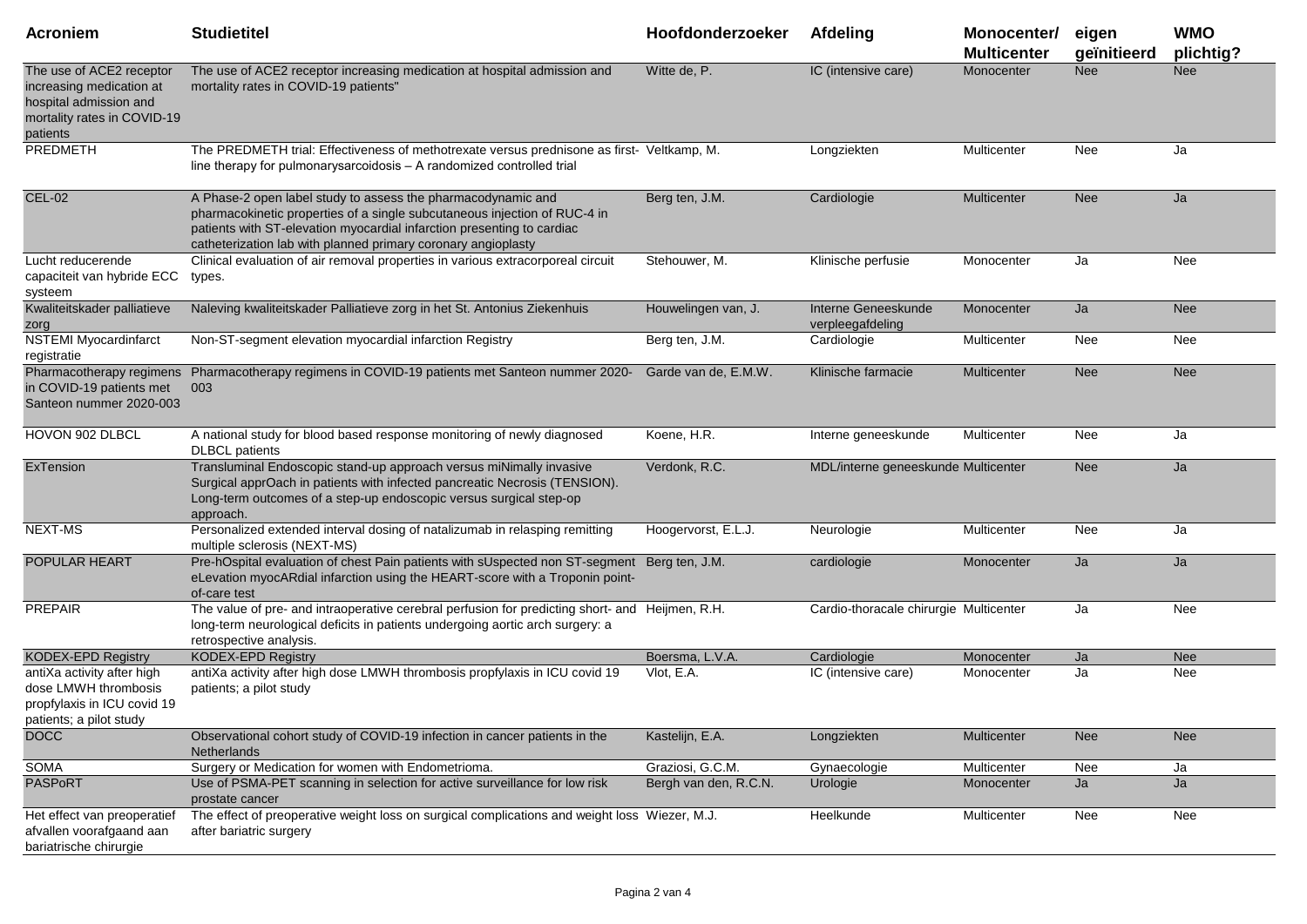| <b>Acroniem</b>                                                                             | <b>Studietitel</b>                                                                                                                                                                                                                                                                                                                                        | Hoofdonderzoeker                                | Afdeling            | Monocenter/<br><b>Multicenter</b> | eigen<br>geïnitieerd | <b>WMO</b><br>plichtig? |
|---------------------------------------------------------------------------------------------|-----------------------------------------------------------------------------------------------------------------------------------------------------------------------------------------------------------------------------------------------------------------------------------------------------------------------------------------------------------|-------------------------------------------------|---------------------|-----------------------------------|----------------------|-------------------------|
| <b>BioCAPTURE</b>                                                                           | Generating data on efficacy, safety and costs of outpatient biological treatment Tupker, R.A.<br>for psoriasis in daily clinical practice.                                                                                                                                                                                                                |                                                 | Dermatologie        | Multicenter                       | <b>Nee</b>           | Nee                     |
| Adequate sedatie en<br>pijnstilling bij COVID-19                                            | Adequate sedatie en pijnstilling bij COVID-19                                                                                                                                                                                                                                                                                                             | Blussé van Oud-Alblas, H.J. IC (intensive care) |                     | Monocenter                        | Ja                   | Nee                     |
| <b>ProVENT</b>                                                                              | Practice of ventilation in COVID-19 patients (PRoVENT COVID)- an<br>observatiomunal study of invasively ventilated patients in the Netherlands                                                                                                                                                                                                            | Noordzij, P.G.                                  | IC (intensive care) | Multicenter                       | <b>Nee</b>           | <b>Nee</b>              |
| CONCOVID                                                                                    | Convalescent plasma from cured coronavirus disease (COVID) patients as a<br>therapy for patients with severe COVID disease (CONCOVID)                                                                                                                                                                                                                     | Leeuwen van, E.M.                               | Interne geneeskunde | Multicenter                       | Nee                  | Ja                      |
| Wat is het nut van het<br>Optivolalarm bij patiënten<br>van het St. Antonius<br>ziekenhuis? | Wat is het nut van het Optivolalarm bij patiënten van het St. Antonius<br>ziekenhuis?                                                                                                                                                                                                                                                                     | Kaspers, B                                      | Cardiologie         | Monocenter                        | Ja                   | <b>Nee</b>              |
| SADI-S or RYGB as<br>revisional procedure after a<br>failed sleeve gastrectomy              | Single Anastomosis Duodeno-ileal bypass or Roux-en-Y gastric bypass as<br>revisional procedure after failing sleeve gastrectomy?                                                                                                                                                                                                                          | Wiezer, M.J.                                    | Chirurgie/heelkunde | Multicenter                       | Ja                   | Nee                     |
| van dataverdieping dialyse<br>patiënten                                                     | data koppelen ten behoeve data koppelen ten behoeve van dataverdieping dialyse patiënten                                                                                                                                                                                                                                                                  | Bos, W.J.W.                                     | Interne geneeskunde | Multicenter                       | <b>Nee</b>           | <b>Nee</b>              |
| Correspondence                                                                              | Correspondence regarding: Yan, L., Zhang, H., Goncalves, J. et al. An<br>interpretable mortality prediction model for COVID-19 patients. Nat Mach Intell<br>(2020). https://doi.org/10.1038/s42256-020-0180-7                                                                                                                                             | Grutters, J.C.                                  | Longziekten         | Monocenter                        | Ja                   | Nee                     |
| Thuismonitoring COVID-19                                                                    | Thuismonitoring COVID-19                                                                                                                                                                                                                                                                                                                                  | Vorselaars, A.D.M.                              | Longziekten         | Monocenter                        | Ja                   | <b>Nee</b>              |
| <b>DISCO</b>                                                                                | Dedicated MR Imaging vs surgical staging of peritoneal carcinomatosis in<br>colorectal cancer patients; a randomized multicenter trial (DISCO trial)                                                                                                                                                                                                      | Hoeven van der, E.J.R.J.                        | Radiologie          | Multicenter                       | Nee                  | Ja                      |
| MK3475-991                                                                                  | A Phase 3, Randomized, Double-blind Trial of Pembrolizumab (MK-3475) Plus<br>Enzalutamide Plus ADT Versus Placebo Plus Enzalutamide Plus ADT in<br>Participants With Metastatic Hormone-Sensitive Prostate Cancer (mHSPC)<br>(KEYNOTE-991)                                                                                                                | Hunting, C.B.                                   | Interne geneeskunde | Multicenter                       | <b>Nee</b>           | Ja                      |
| <b>ACL Algorithm</b>                                                                        | Which patient with an anterior cruciate ligamet rupture will need a surgical<br>reconstruction                                                                                                                                                                                                                                                            | Zijl, J.A.C.                                    | Heelkunde           | Multicenter                       | Nee                  | Ja                      |
| ACE-CL-311                                                                                  | A Randomized, Multicenter, Open-Label- Phase 3 study to Compare the<br>Efficacy and Safety of Acalabrutinib (ACP-196) in Combination with Venetoclax<br>with and without Obinutuzumab Compared to Investigator's Choice of<br>Chemoimmunotherapy in Subjects with Previously Untreated Chronic<br>Lymphocytic Leukemia Without del(17p) or TP53 Mutation. | Koene, H.R.                                     | Interne geneeskunde | <b>Multicenter</b>                | <b>Nee</b>           | Ja                      |
| CAPP                                                                                        | Identification of the optimaal treatment strategy for complex appendicitis in the Go, P.M.N.Y.H.<br>pediatric population                                                                                                                                                                                                                                  |                                                 | Chirurgie/heelkunde | Multicenter                       | Nee                  | Nee                     |
| <b>COMBO</b>                                                                                | Implementation study of an evidence-based management algorithm for patients Verdonk, R.C.<br>with chronic pancreatitis (COMBO-Trial)                                                                                                                                                                                                                      |                                                 | Chirurgie/heelkunde | Multicenter                       | Ja                   | <b>Nee</b>              |
| APPROVAL-study                                                                              | An elderly patients' perspective on relevant outcomes of transcatheter aortic<br>valve implantation                                                                                                                                                                                                                                                       | Noordzij, P.G.                                  | Anesthesiologie     | Monocenter                        | Ja                   | Nee                     |
| <b>iNSTInct</b>                                                                             | Early Identitfication of Necrotizing Soft Tissue Infections: A prospective<br>observational study.                                                                                                                                                                                                                                                        | Keizer, J.                                      | Heelkunde           | Multicenter                       | <b>Nee</b>           | Nee                     |
| Operative Time for NSTIs                                                                    | The impact of operative time on mortality of necrotizing soft tissue infections: a<br>retrospective multicenter study                                                                                                                                                                                                                                     | Keizer, J.                                      | Chirurgie/heelkunde | Multicenter                       | Nee                  | Nee                     |
| <b>ERACODA</b>                                                                              | The ERA-EDTA COVID-19 Database for patients on Kidney Replacement<br>Therapy                                                                                                                                                                                                                                                                              | Bos, W.J.W.                                     | Interne geneeskunde | Multicenter                       | <b>Nee</b>           | <b>Nee</b>              |